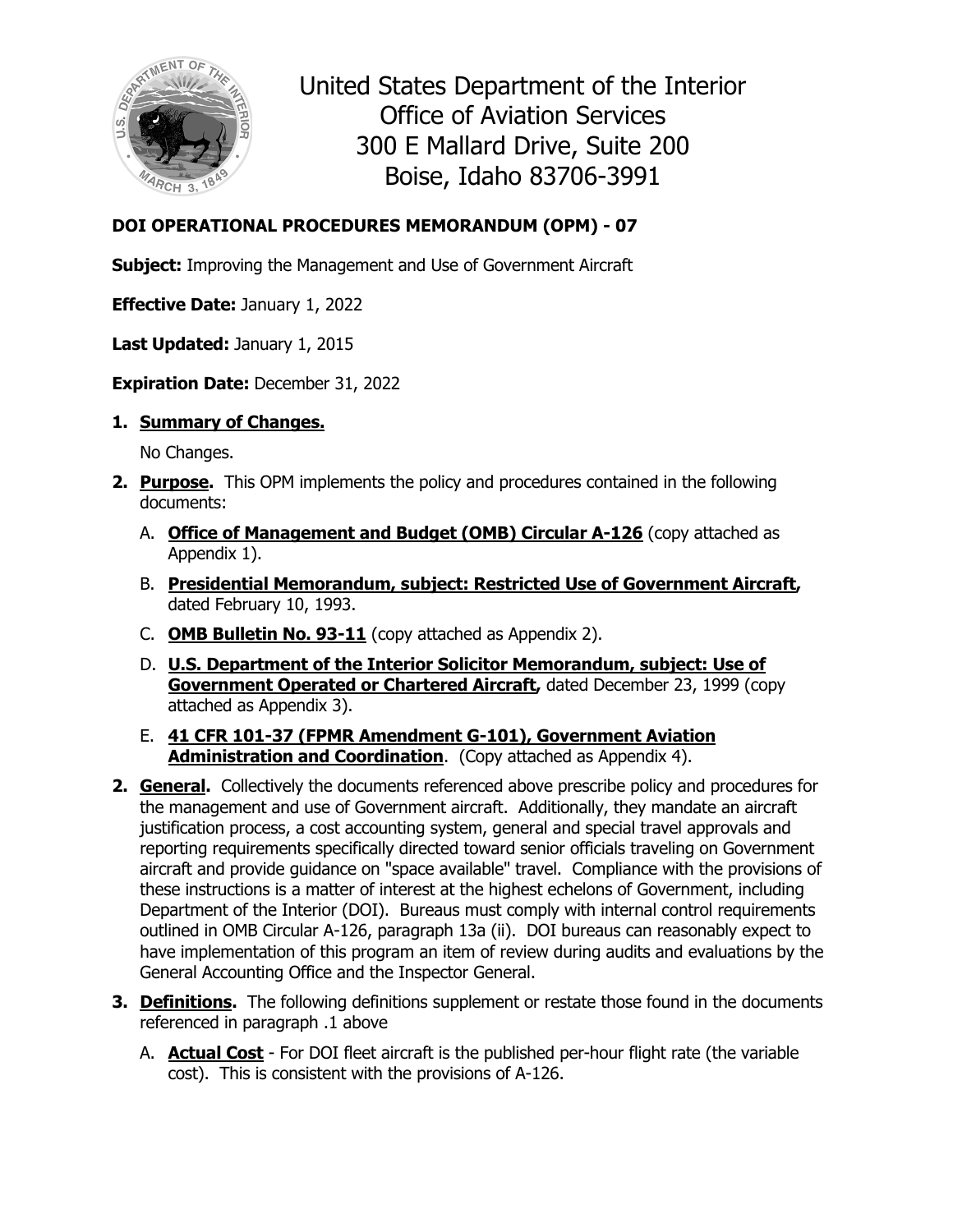- B. **Bureau** The term "bureau" denotes Bureau of Land Management (BLM), National Park Service (NPS), Bureau of Indian Affairs (BIA), Fish and Wildlife Service (FWS), Bureau of Reclamation (BOR), Office of Surface Mining Reclamation and Enforcement (OSMRE), U.S. Geological Survey (USGS), Bureau of Ocean Energy Management (BOEM), Bureau of Safety and Environmental Enforcement (BSEE), Territorial and International Affairs, and all other offices of the Secretary of the Interior.
- C. **Senior Executive Branch Officials** Civilian officials appointed by the President with the advice and consent of the Senate, or civilian employees of the Executive Office of the President.
- D. **Senior Federal Officials** Employees paid at a rate of pay beyond a GS/GM-15.
- E. **Space Available Travel** Travel using aircraft capacity that is already scheduled for use for an official purpose that would otherwise be unutilized.
- **4. Policy**. The application of policies and procedures outlined in this OPM and its appendices are the responsibility of the respective bureau utilizing Government aircraft.
	- A. Except as authorized on a trip-by-trip basis by the Secretary of the Interior, "space available" travel is limited to civilian personnel and their dependents in remote locations (i.e., locations not reasonably accessible to regularly scheduled commercial airline service).
	- B. If "space available" travel is authorized by the Secretary, the appropriate reimbursement procedures outlined in 41 CFR 101-37.403 shall apply.
	- C. "Space Available" travel is only allowed under specific conditions. **Appendix 5 is a flow chart that outlines the decision-making process for "space available" travel.**
	- D. Travel on government aircraft must be approved in writing by the bureau that sponsors the travel.
	- E. Authority to approve travel on government aircraft is at the bureau head, or officials designated by the bureau head.
	- F. Travel on government aircraft must be justified by preparing a travel cost analysis, Form OAS-110 (copy at Appendix 6) or comparable procedure.
	- G. Approval of the justification form must be at least one organizational level above the person(s) traveling.
	- H. "Required use" travel requires special approvals. See page 6, paragraph 11.b. of A-126. (Note: "Agency's" senior legal official written approval.)
	- **I.** Special approvals<sup>[1](#page-1-0)</sup> are required for Senior Federal Officials for travel that is not to meet "mission requirements" or "required use travel", members of families of such senior Federal officials, and non-Federal travelers. **Appendix 7 is a flow chart that outlines the decision-making process for Senior Federal Official travel using Government aircraft.**

<span id="page-1-0"></span> $11$ Special approvals are required on a trip-by-trip basis and be signed by the agency's senior legal official or their principal deputy. (See page 7, paragraph 11.C. of OMB Circular A-126.)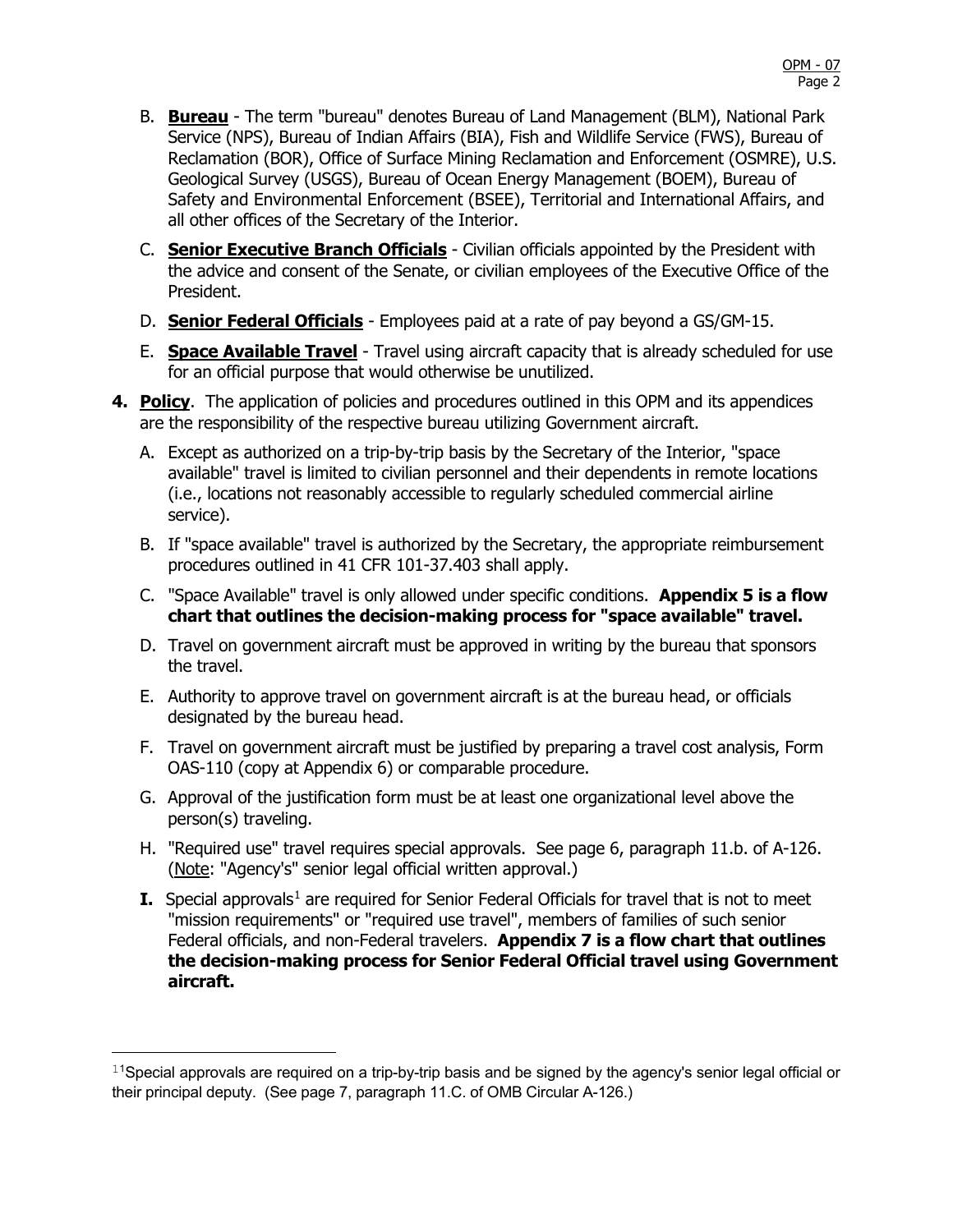- J. Guidance on submitting requests to the Office of the Solicitor for special approvals that involve senior Federal officials and employees pursuant to OMB Circular A-126 is contained in Office of the Solicitor memorandum, subject: Use of Government Operated or Chartered Aircraft, dated December 23, 1999 (copy attached as Appendix 3).
- **5. Documentation.** All uses of aircraft owned, leased, chartered or rented and operated by DOI must be documented and the documentation retained for at least two years.
	- A. The documentation required for all Government aircraft use is contained in 41 CFR 101- 37.407, Appendix 4.
	- B. The documentation for government aircraft used to support official travel must include Form OAS-110 or similar record and be retained by the sponsoring bureau.
	- C. In addition to the documentation of government aircraft use, semi-annual reporting is required for travel by Senior Federal Officials, Senior Executive Branch officials, members of families of such officials, and any non-federal travelers. DOI bureaus shall submit a summary report for their bureau direct to GSA. The report requirement is defined in 41 CFR 101-37.408 **Reporting travel by senior Federal officials**. "Agencies shall submit semi-annual reports for the periods October 1 through March 31 (due May 31), and April 1 through September 30 (due November 30) to the General Services Administration, Travel Management Policy Division (MTT), 1800 F Street NW, Room G-219, Washington DC 20405 (FAX 202-501-0349). Agencies shall submit report data using the GSA spreadsheet for Senior Federal Travel (Sample in Appendix 8). Agencies that did not transport any senior Federal officials or special category travelers during the relevant time frame must still submit a written response that acknowledges the reporting requirements and states they have no travel to report (Appendix 9). Agencies are responsible for collecting and maintaining all the detailed data required by 41 CFR 101-37.4, but are only required to report on some of the data.
		- 1) Reports shall include data on all non-mission travel by senior Federal officials on Government aircraft (including those senior Federal officials acting in an aircrew capacity when they are also aboard the flight for transportation), members of the families of such officials, any non-Federal travelers (except as authorized under 10 U.S.C. 4744 and regulations implementing that statute), and all mission and nonmission travel for senior executive branch officials. The reports shall include:
			- a) The traveler's employing or sponsoring agency.
			- b) The first and last name of the traveler.
			- c) The total number of flights the traveler took during the reporting period.
			- d) The identification of the type of traveler being transported. Valid status entries are: Contractor, Non-Federal Official, Dependent, Other Official Traveler, Senior Executive Branch Official, Senior Federal Official and Military.
		- 2) Each agency is responsible for reporting travel by personnel transported on aircraft scheduled by that agency.
		- 3) The agency using the aircraft must also maintain the data required by this section for classified trips. This information shall not be reported to GSA or OMB but must be made available by the agency for review by properly cleared personnel.